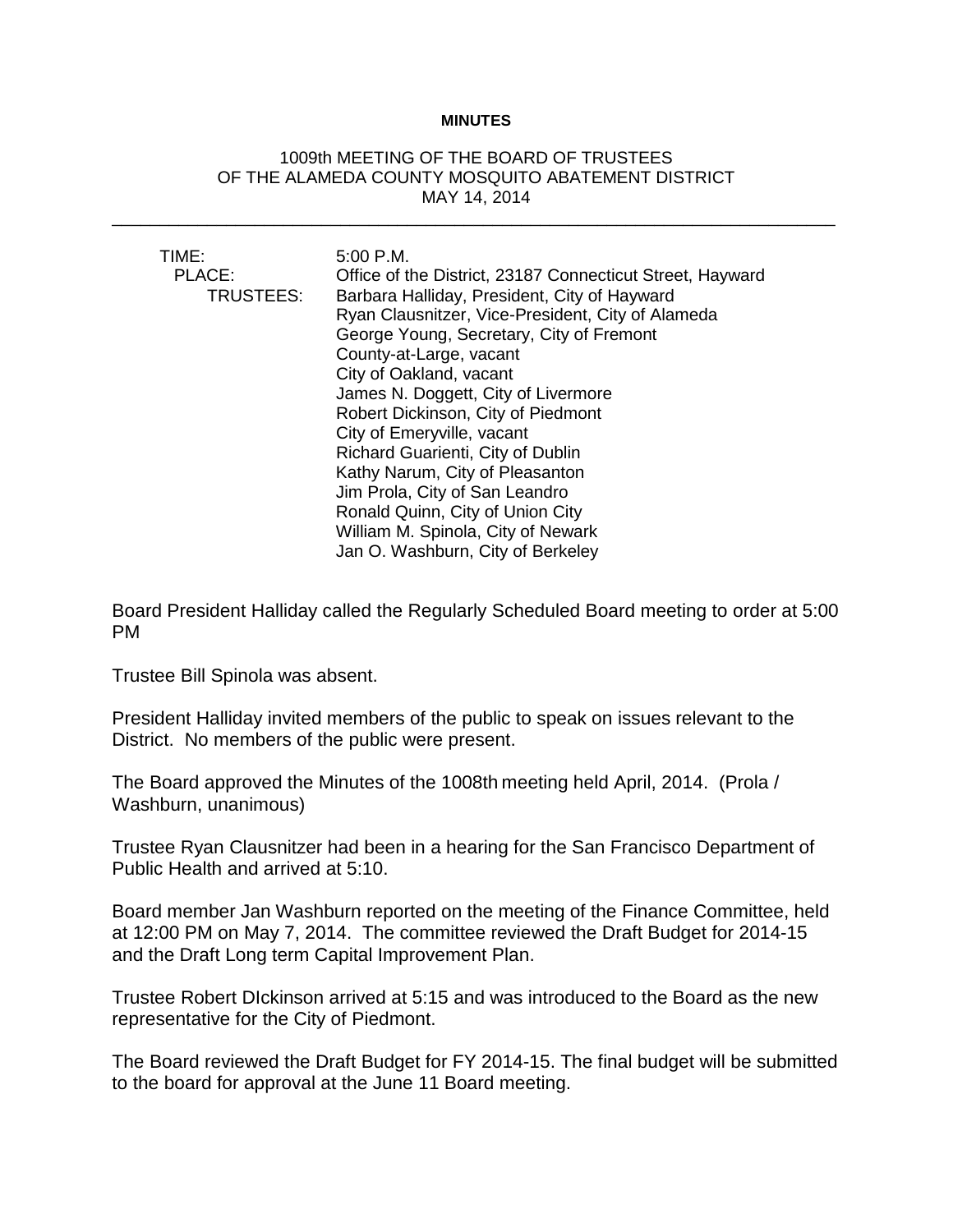The Board voted to authorize the Sale of two surplus vehicles, a 1990 Ford F-150 pick up and a 2000 Ford Explorer. Both pieces of equipment will be sold at auction to the highest bidder (Doggett/Narum, unanimous.)

The Board reviewed Warrants dated April 15, 2014 numbering 050614 through 052814 amounting to \$85,718.32 and warrants dated April 30, 2014 numbering 052914 through 056514 amounting to \$135,464.88

The Board reviewed Account Balances and revenues received as of April 30, 2014.

The Board reviewed Revenues received as of April 30, 2014 for Fiscal Year 2013-14.

District Manager Chindi Peavey presented the Monthly Operational Report for April 2014.

District Manager Chindi Peavey presented the Manager's Report for April 2014.

- 1. Mosquito and Vector Control Association of California (MVCAC). District Manager Chindi Peavey and Environmental Specialist Erika Castillo attended the Spring Quarterly meeting in Santa Rosa ON April 30-May 2. Erika Castillo is a member of the MVCAC committee on Public Education, Chindi Peavey is a member of the MVCAC Board of Directors.
- 2. California Special District Association (CSDA). District Manager Chindi Peavey attended the meeting of the Alameda County chapter of the CSDA on May 14 and announced that the District has openings for trustees to represent the cities of Oakland and Emeryville. Trustee Barbara Halliday represented the District in voting for Ayn Wieskamp for the non-enterprise Districts to the Local Agency Formation Commission of Alameda County. Candidate Ayn Wieskamp was reelected to the position.
- 3. Manager Peavey reported on presentations she gave to the City of Hayward and the City of Oakland. Trustee Prola suggested sending follow-up letters to the members of the City Council of Oakland regarding the open trustee position for that city.
- 4. The expansion of the men's locker room was discussed. Manager Peavey stated that not all of the bids have been received yet.
- 5. Reconfiguration of the zones was discussed. The Board asked that a pictorial map showing the new configuration be distributed to the Trustees at the next Board meeting.
- 6. The Aerial Survey for neglected swimming pools will be conducted in mid-May.
- 7. The Board discussed trustee participation at public education events. Trustees are encouraged to stop by the District's booth at events within the city they represent.
- 8. Status of Trustee appointments for Piedmont, Oakland, Emeryville and the County at Large was discussed. Piedmont has appointed Robert Dickinson, who